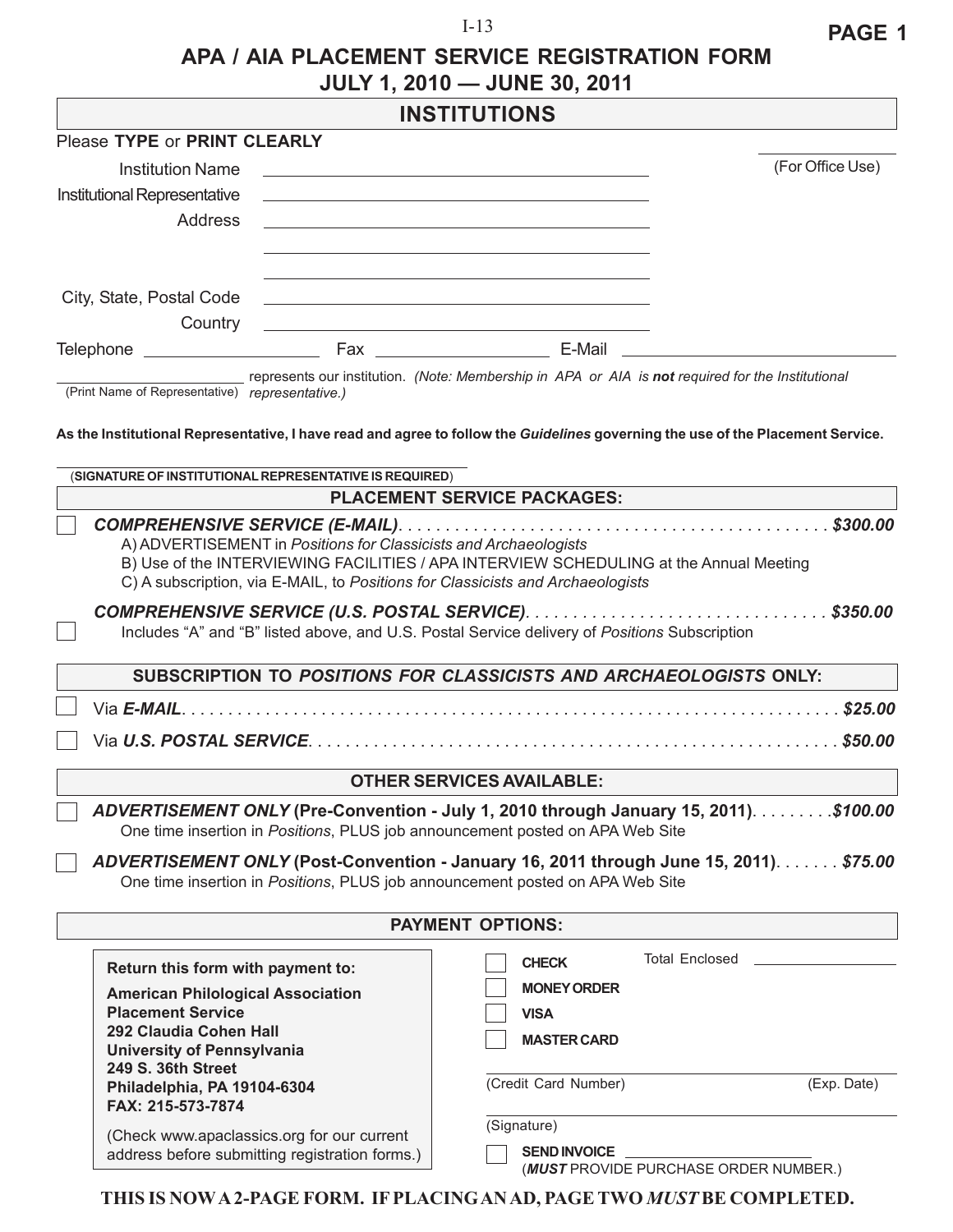# **This page MUST be completed if your institution is placing an advertisement with the Placement Service.**

| If any institution advertises more than one position during the Placement Service year, a<br>separate form (Page 2 Only) MUST be completed for EACH POSITION that is listed. |                                                                                                                |  |                                     |  |  |
|------------------------------------------------------------------------------------------------------------------------------------------------------------------------------|----------------------------------------------------------------------------------------------------------------|--|-------------------------------------|--|--|
|                                                                                                                                                                              | Institution Name Lawrence and Contract and Contract and Contract and Contract and Contract and Contract and Co |  |                                     |  |  |
|                                                                                                                                                                              | Month/Year Advertisement Will Appear in <i>Positions</i> : ____________________________                        |  |                                     |  |  |
|                                                                                                                                                                              |                                                                                                                |  |                                     |  |  |
|                                                                                                                                                                              | Position Rank (check <b>ONE</b> response only):                                                                |  |                                     |  |  |
|                                                                                                                                                                              | Lecturer                                                                                                       |  | Instructor                          |  |  |
|                                                                                                                                                                              | <b>Assistant Professor</b>                                                                                     |  | Visiting Assistant Professor        |  |  |
|                                                                                                                                                                              | Associate Professor                                                                                            |  | <b>Visiting Associate Professor</b> |  |  |
|                                                                                                                                                                              | Professor                                                                                                      |  | <b>Visiting Professor</b>           |  |  |
|                                                                                                                                                                              | Open                                                                                                           |  |                                     |  |  |
| Position Type (check ONE response only):                                                                                                                                     |                                                                                                                |  |                                     |  |  |
|                                                                                                                                                                              | Non Tenure-Track                                                                                               |  | <b>Tenure-Track</b>                 |  |  |
|                                                                                                                                                                              | <b>Tenured</b>                                                                                                 |  | Open                                |  |  |
|                                                                                                                                                                              | Adjunct                                                                                                        |  |                                     |  |  |
| Is This Position:                                                                                                                                                            |                                                                                                                |  |                                     |  |  |
|                                                                                                                                                                              | Approved / Definite                                                                                            |  |                                     |  |  |
|                                                                                                                                                                              | Possible / Pending Budgetary Approval                                                                          |  |                                     |  |  |
|                                                                                                                                                                              | Our institution plans to conduct interviews at the Annual Meeting                                              |  | Yes<br>No                           |  |  |

## **If any members of your search committee have any special needs, please call our office prior to the convention (Phone: 215-898-4975) so that we can ensure all facilities are ADA compliant.**

According to the APA Placement Guidelines, institutions are required to notify the APA of the outcome of each advertised position, including the following information: whether search was suspended or cancelled; full name and gender of person hired; rank and type of position; whether job is a new position/line in your department. In the Spring, a questionnaire will be sent to your institution for this purpose, and we ask that you respond via fax or regular mail in a timely manner. This information will be entered into the Placement database for statistical purposes and will be published in the "University and College Appointments" section of the APA *Newsletter*.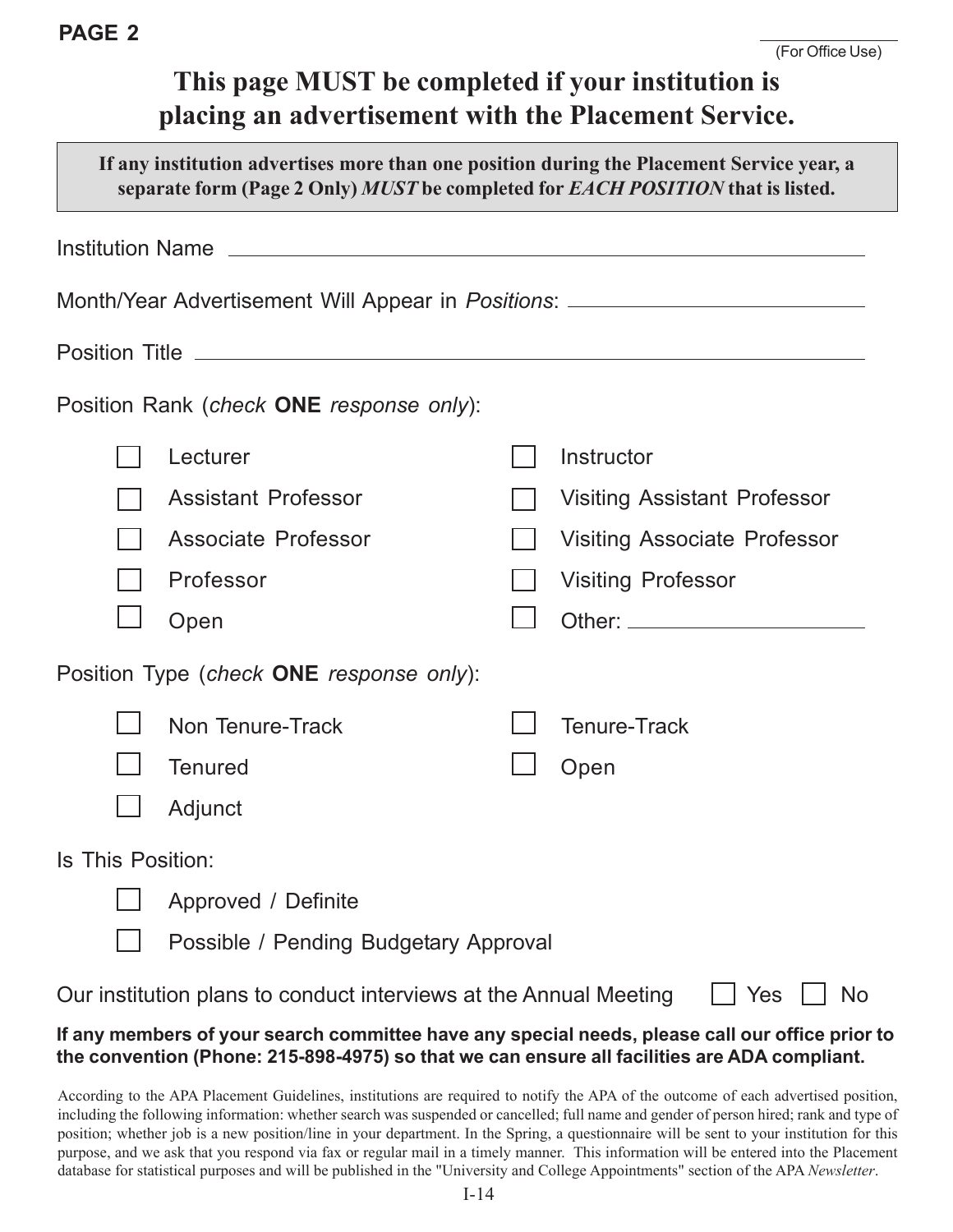### **APA / AIA PLACEMENT SERVICE REGISTRATION FORM — PAGE 1 JULY 1, 2010 — JUNE 30, 2011**

| <b>CANDIDATES</b>                                                                     |                                                                                                                                                                                           |  |  |  |  |
|---------------------------------------------------------------------------------------|-------------------------------------------------------------------------------------------------------------------------------------------------------------------------------------------|--|--|--|--|
| Please TYPE or PRINT CLEARLY                                                          |                                                                                                                                                                                           |  |  |  |  |
|                                                                                       | (For Office Use)                                                                                                                                                                          |  |  |  |  |
|                                                                                       |                                                                                                                                                                                           |  |  |  |  |
| AIA<br>I am currently a member of the: $\Box$ APA                                     | (To utilize the Placement Service, APA or AIA)<br><b>Both Associations</b><br>membership MUST be current.)                                                                                |  |  |  |  |
| When did you pay your 2010 association membership dues?                               |                                                                                                                                                                                           |  |  |  |  |
| <b>COMPREHENSIVE SERVICE PACKAGES:</b>                                                |                                                                                                                                                                                           |  |  |  |  |
|                                                                                       | To purchase the Early Rate Comprehensive Package, registration forms and payment MUST BE RECEIVED<br>(NOT POSTMARKED) at the APA Office by OCTOBER 31, 2010. THERE WILL BE NO EXCEPTIONS. |  |  |  |  |
| B) Use of the INTERVIEWING FACILITIES at the Annual Meeting                           | A) Some ADVANCE NOTICE of SCHEDULED INTERVIEWS taking place at the Annual Meeting (via e-mail)<br>C) A subscription, via E-mail, to POSITIONS FOR CLASSICISTS AND ARCHAEOLOGISTS          |  |  |  |  |
|                                                                                       | Includes "A" and "B" listed above, and U.S. Postal Service Delivery of POSITIONS subscription                                                                                             |  |  |  |  |
| Includes "B" listed above, and an E-mail Subscription to POSITIONS                    | LATE RATE COMPREHENSIVE SERVICE PACKAGE (E-MAIL) (begins November 1, 2010)\$50.00                                                                                                         |  |  |  |  |
| Includes "B" listed above, and U.S. Postal Service Delivery of POSITIONS subscription | LATE RATE COMPREHENSIVE SERVICE PACKAGE (U.S. POSTAL) (begins November 1, 2010). \$65.00                                                                                                  |  |  |  |  |
| Return this form with payment to:                                                     | <b>TOTAL PAYMENT ENCLOSED:</b>                                                                                                                                                            |  |  |  |  |
| <b>American Philological Association</b>                                              | Check                                                                                                                                                                                     |  |  |  |  |
| <b>Placement Service</b><br>292 Claudia Cohen Hall                                    | Money Order                                                                                                                                                                               |  |  |  |  |
| <b>University of Pennsylvania</b>                                                     | Visa                                                                                                                                                                                      |  |  |  |  |
| 249 S. 36th Street<br>Philadelphia, PA 19104-6304                                     |                                                                                                                                                                                           |  |  |  |  |
| FAX: 215-573-7874                                                                     | MasterCard                                                                                                                                                                                |  |  |  |  |
| (Check www.apaclassics.org for our current                                            | <b>Card Number</b><br>Exp. Date                                                                                                                                                           |  |  |  |  |
| address before submitting registration forms.)                                        | Signature                                                                                                                                                                                 |  |  |  |  |
|                                                                                       |                                                                                                                                                                                           |  |  |  |  |
| PLEASE CHECK THE ONE (1) BOX THAT BEST DESCRIBES YOU:                                 |                                                                                                                                                                                           |  |  |  |  |
|                                                                                       | A. I am a candidate searching for a position. (All candidates MUST complete PAGE 2.)                                                                                                      |  |  |  |  |
|                                                                                       | B. I am NOT a candidate. I wish only to receive a subscription to Positions for Classicists and Archaeologists.                                                                           |  |  |  |  |
| <b>IMPORTANT:</b>                                                                     |                                                                                                                                                                                           |  |  |  |  |

**NO CONVENTION INTERVIEW MATERIALS WILL BE SENT TO YOU IF YOU CHOOSE OPTION "B."**

**If you plan to attend the Annual Meeting, and if you have any special needs, please call our office prior to the convention (Phone: 215-898-4975) so that we can ensure that all facilities are ADA compliant.**